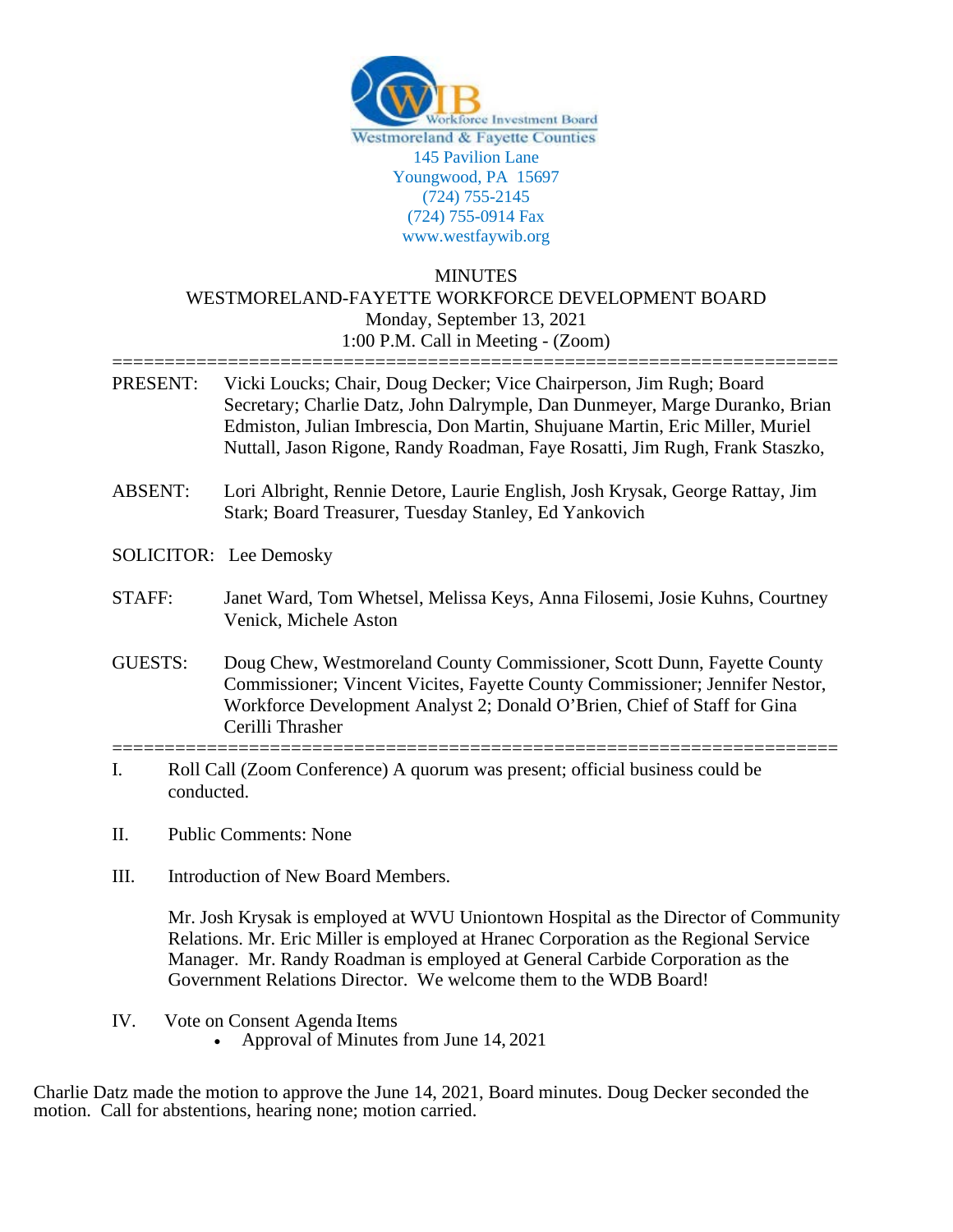• Statement of Financial Position

Tom Whetsel stated last year the total of \$5,994,000 was spent. Funds were deobligated for the adult fund in the amount of \$140,000 and the dislocated worker fund in the amount of \$481,000 for a total of \$621,000 due to the pandemic.

Dan Dunmeyer made the motion to approve the Statement of Financial Position Statement. Jim Rugh seconded the motion. Call for abstentions, hearing none; motion carried.

- V. Executive Committee Report Vicki Loucks
	- a. Board Member Committee Chairs

Doug Decker is the new Chair for the Youth Committee. Jim Stark is the Chair of the Finance Committee, Jim Rugh is the Chair of the Customer Service Committee and Charlie Datz is the Chair of the Marketing-Government Relations Committee.

b. Executive Committee - Ratification of Contracts – Janet Ward

ARC Inspire Grant – This contract is to work with Westmoreland Community Action to continue the efforts from the Opioid grant to execute the Recovery Friendly Workplace. The contract would provide support to employers to help them adjust to working with individuals who have been impacted through substance abuse disorders. The contract would be in the amount of \$55,829.00 for a period of July 1, 2021 through June 30, 2022.

Charlie Datz made the motion to approve the ratification of the Westmoreland Community Action in the amount of \$55,829.00. Dan Dunmeyer seconded the motion. Call for abstentions, hearing none; motion carried.

> Title I Service Provider Contract – This is a modification contract to the Title I with Private Industry Council for the program year 2020. At the end of the program year, there were adjustments in the amount of \$13,483.20 that needed to be made. This modification would bring the modified 2020 contract amount to \$1,113,483.20.

Jim Rugh made the motion to approve the modification of the Title I Service Provider Contract in the amount of \$1,113,483.20. Frank Staszko seconded the motion. Call for abstentions. Shujuane Martin abstained due to conflict of interest. Call for the motion; motion carried.

> WIOA Youth Provider Contract – Originally the RIHS contract was approved for \$200,000.00. Based on negotiations and some additional costs that were taken into consideration an additional amount of \$12,588.00 is needed to serve the 30 individuals throughout the year for that program for both Fayette and Westmoreland County. The total amount of the new contract would be \$212,588.00.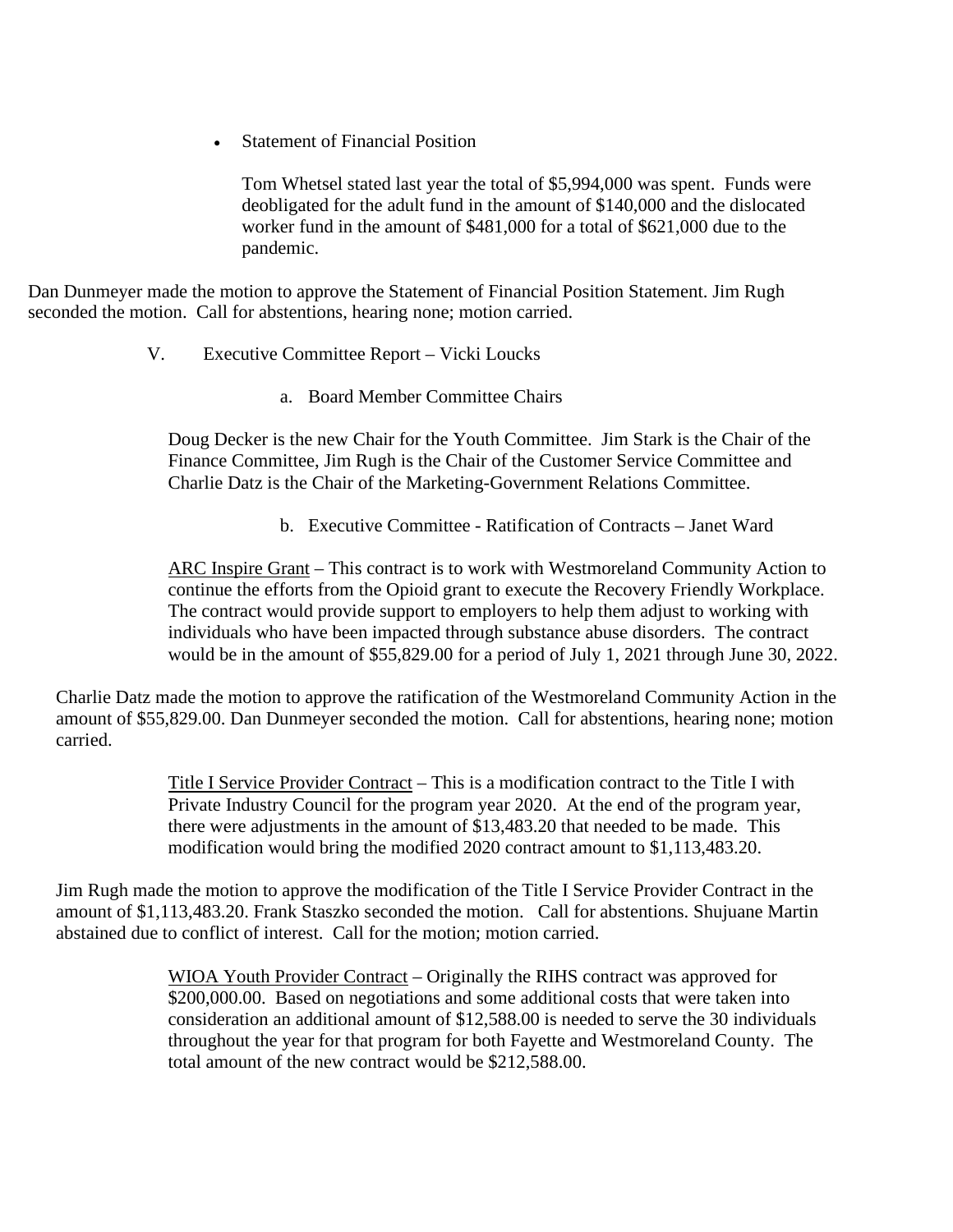Dan Dunmeyer a made the motion to approve the modification the WIOA Youth Provider Contract in the amount of \$12,588.00 for a total contract of \$212,588.00. Jason Rigone seconded the motion. Call for abstentions, hearing none; motion carried.

- IV. Executive Director's Report Janet Ward
	- PA CareerLink® Update

On July 6, the CareerLink's® returned to full staff following CDC guidelines and COVID-19 procedures. There was an increase in individuals using the CareerLink® centers and was based on unemployment compensation (UC) issues such as signing into their account or ID.me. The job search requirements went back into effect late July for individuals who are receiving unemployment compensation (UC). There was an increase in activity for individuals looking for employment. On August 12, there was a state-wide activity to get individuals to re-engage with the workforce and all the local workforce development boards planned activities at the PA CareerLink® centers. Representatives from the state attended four different areas and one of them was the Westmoreland PA CareerLink®. William Trustee Jr., Executive Deputy Secretary and Penny Ickes, Communications Director attended in Westmoreland County to observe the activity. At the Alle-Kiski center ten employers and partners were invited and a total of ninety-six job seekers attended. In Fayette, 5 employers, 4 schools, 12 service providers and fifty job seekers attended. In Westmoreland over forty employers and five partners and one hundred sixty-three job seekers attended. Several of the CareerLink's® are continuing events this month. We hope to continue to have small events to keep individuals engaged.

• Youth Programs Update – Courtney Venick

Experience Works! - provides youth and young adults, ages 16-24 with work experience opportunities utilizing TANF and WIOA funding. The program providers are Fayette County Community Action Agency and the Private Industry Council of Westmoreland/Fayette Inc. (PIC). The total number of youth and young adults that participated as of August 31, 2021 was 48 and that was at 34 different worksites that have been currently impacted by this program. The program runs January through December and will wrap up with the finals at the end December and continue on with our experience works.

Experience Works! Plus – This program is for students in college or post-<br>secondary education who are looking for an internship in the summer. This program is funded by the State/Local Internship Program (SLIP) and this year a limited amount of funds was received in comparison to previous years funding. Due to the limited funding the program was a little smaller but it was very powerful this summer. A total of 12 intern participants at twelve worksites. This year we had all first-year interns participate and only one participant per worksite. The employer funding match we received was \$47,381.51 or nearly 158% of our total award so what this means is whenever the applications are posted for the worksites, we ask the employer match whether that be a credential or a training.

BEP Activities & TANF Programs – Funding providing unique and valuable opportunities such as middle school career camps, internships, work experiences, leadership activities, career awareness activities, and more. This expanded from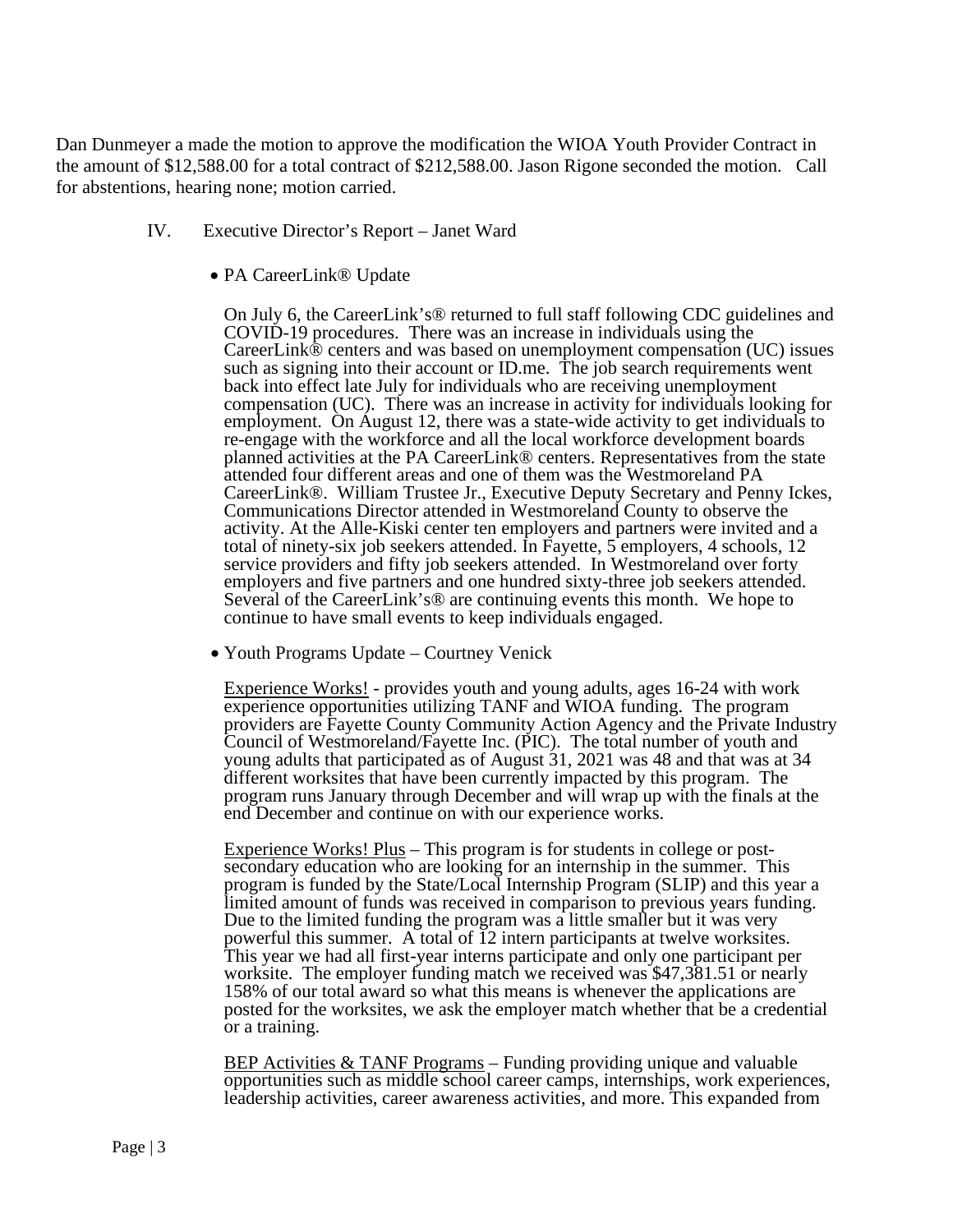June, July, August and is still ongoing for the rest of the year. There was a total of ten summer camps and one internship program in addition to our experience works plus program. The total number of middle school and high school participants served was 125. Career Camp topics were healthcare, manufacturing, information technology, and STEAM Career Pathways.

WIOA Youth Employment & Training Programs – Providing in-school and out-<br>of-school youth and young adults with credentials, advanced training, and/or employment opportunities. For program year 2020, 153 youth were served out of 7 providers.

Youth Re-Entry Program – The Youth Re-Entry Program provides mentoring services to participants, ages 18-24, that were incarcerated or subjected to the juvenile justice system. The program provider is the Private Industry Council of Westmoreland/Fayette, Inc. (PIC). The funding goal is to enroll 25 participants and currently 20 participants are being served. The total number of working are six, one is seeking post-secondary and sixteen were referred to nine additional programs.

• Recent Grant Submittals

Workforce Opportunity for Rural Communities (WORC) Grant – This is a US Department of Labor (DOL) grant that was submitted in July. The idea behind this initiative is to create a regional driven comprehensive approach to address the economic and workforce challenges currently being faced by local workers and with the areas healthcare industry. We look to serve at least 250 participants over a three-year period and requested a grant in the full amount of \$1,299,960.00 for funding. According to the RFP the period of performance starts on September 30, 2021. This is a very competitive grant We partnered with WVU, Uniontown Hospital, Redstone Highlands, and various others from Westmoreland/Fayette and the Southwest corner.

WIOA and State Wide Activities Grants – These are funds that the state has available because of the de-obligated funds. This is a smaller grant around \$70,000. We focused on building Healthcare employees.

RK Mellon Foundation – We submitted two proposals that will help support the Business Education Partnership (BEP) activities and our Teacher In the Workplace (TIW) and was submitted in August.

Scott Electric – This grant was in partnership with the Central Westmoreland CWCTC. Originally granted \$15,000.00 to help them with their project of building out some areas of the CTC and using students to do co-ops and internship work experience with them and we are supporting some of that with our other funds. An additional \$50,000 for a total of \$65,000.00 and that is through June 2022. CWCTC has a year to work on that project and complete those activities.

Build Back Better Regional Challenge EDA – The Build Back Better Regional Challenge (Phase I) is due in October and the Good Jobs Challenge is due in and healthcare. We are in discussions about taking a regional approach with these grants with other Workforce Development Board's.